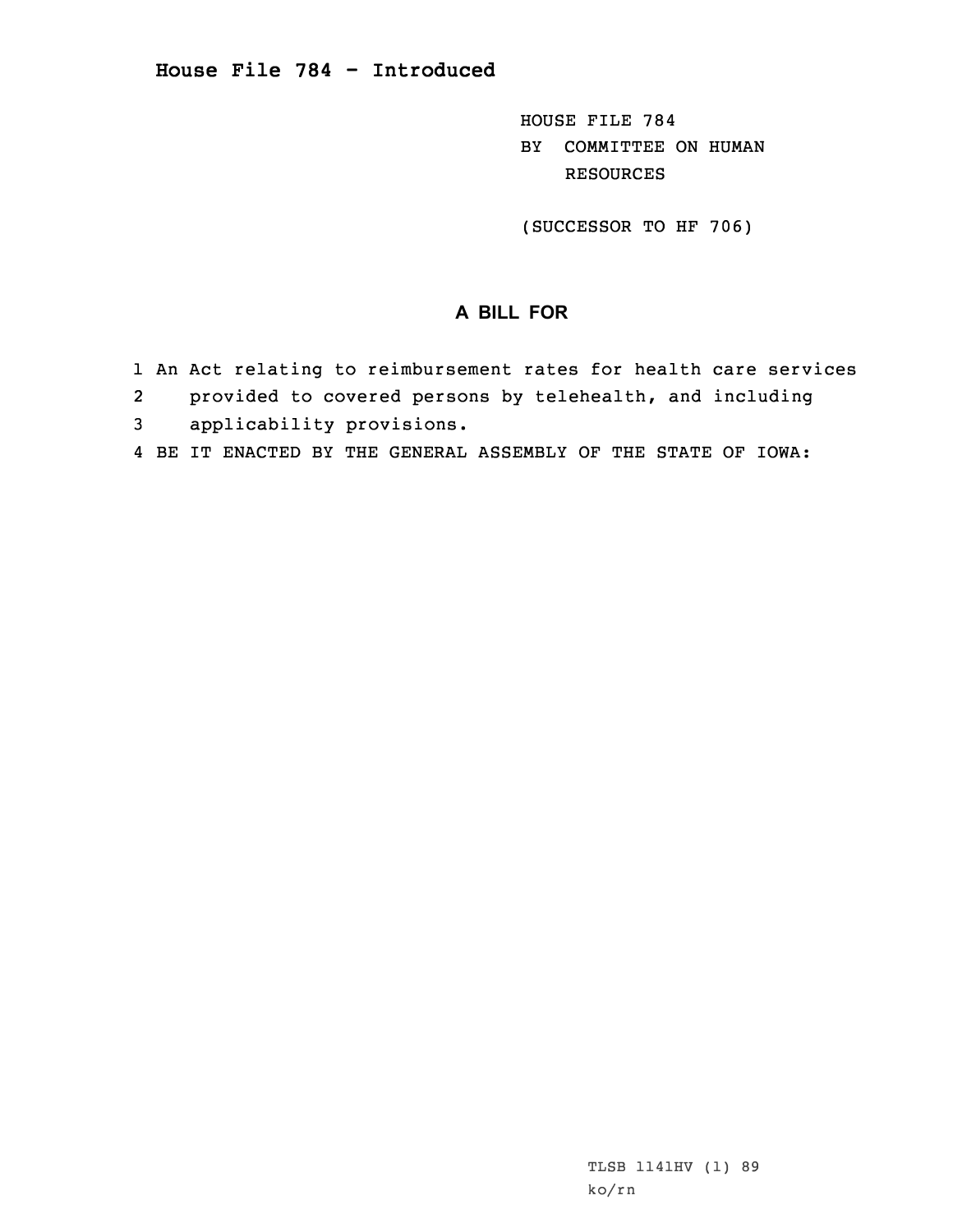H.F. 784

1 Section 1. Section 514C.34, subsection 1, Code 2021, is 2 amended by adding the following new paragraphs:

<sup>3</sup> NEW PARAGRAPH. *0a. "Covered person"* means the same as 4 defined in section 514J.102.

<sup>5</sup> NEW PARAGRAPH. *00a. "Facility"* means the same as defined in 6 section 514J.102.

7 NEW PARAGRAPH. *0c. "Health carrier"* means the same as 8 defined in section 514J.102.

9 Sec. 2. Section 514C.34, subsection 1, paragraph c, Code 10 2021, is amended to read as follows:

11 *c. "Telehealth"* means the delivery of health care services through the use of real-time interactive audio and video, or other real-time interactive electronic media, regardless of where the health care professional and the covered person are each located. *"Telehealth"* does not include the delivery of health care services delivered solely through an audio-only telephone, electronic mail message, or facsimile transmission. Sec. 3. Section 514C.34, Code 2021, is amended by adding the following new subsection:

 NEW SUBSECTION. 3A. *a.* A health carrier shall reimburse <sup>a</sup> health care professional and <sup>a</sup> facility for health care services provided by telehealth to <sup>a</sup> covered person located at <sup>a</sup> facility on the same basis and at the same rate as the health carrier would apply to the same health care services provided to <sup>a</sup> covered person by the health care professional and <sup>a</sup> facility in person.

 *b.* As <sup>a</sup> condition of reimbursement pursuant to paragraph *"a"*, <sup>a</sup> health carrier shall not require that an additional health care professional be located in the same room as <sup>a</sup> covered person while health care services for <sup>a</sup> mental health condition, illness, injury, or disease are delivered via telehealth by another health care professional to the covered 33 person.

34 Sec. 4. APPLICABILITY. This Act applies to health care 35 services provided by <sup>a</sup> health care professional or <sup>a</sup> facility

-1-

LSB 1141HV (1) 89  $ko/rn$  1/2